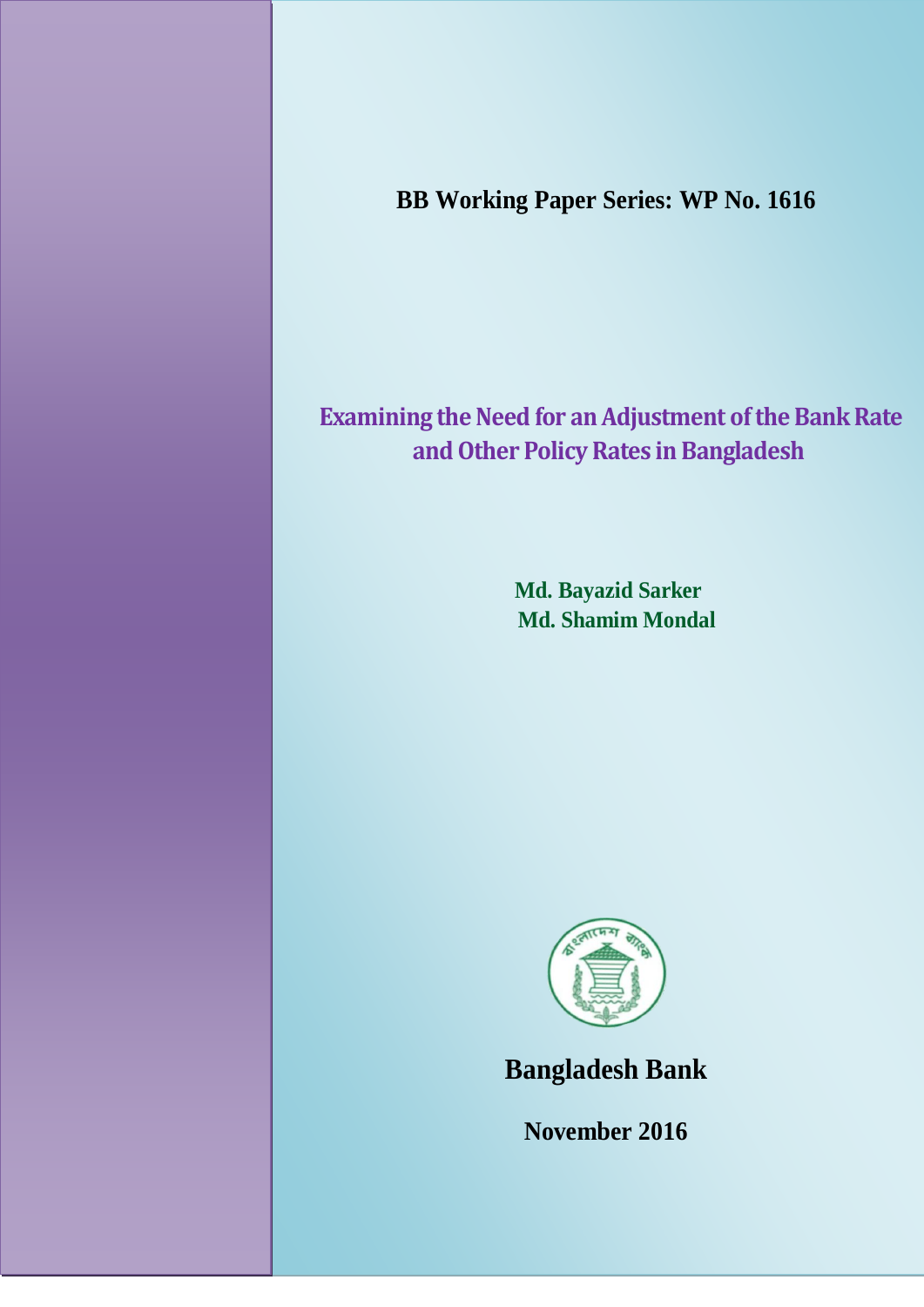## **Examining the Need for an Adjustment of the Bank Rate and Other Policy Rates in Bangladesh.**

 Md. Bayazid Sarker Md. Shamim Mondal

#### **Abstract**

In common practice, central banks routinely monitor the signaling efficiency of its bank rate and other policy rates based on the macroeconomic situation and financial market movements. In the financial markets of Bangladesh, interest rates experienced a downward trend since 2012. Considering the market demand and supply, Bangladesh Bank has lowered its repo and reverse repo rates two times after 2012. However, the bank rate has not been revised yet. This paper argues for an in-depth study to assess what bank rate would be optimal for the economy. This work believes that a downward revision seems appropriate since inflation has dropped and other policy rates have fallen as well. It also believes that the credit market waits for lowering all policy rates including the bank rate, base rates and quasi-base rates (saving certificate rate) to improve effectiveness of the policy tools and overall market situation as long as inflation is on downturn.

JEL Classification: E43, E52

Keywords: Bank rate, central bank discount rate, monetary policy tools

The authors are Joint Director, Chief Economist's Unit and Deputy Director, Monetary Policy Department, Bangladesh Bank respectively. Views expressed in this paper are authors' own and not necessarily that of Bangladesh Bank. The authors are thankful to Biru Paksha Paul and Akhtaruzzaman for their valuable comments and suggestions that helped to improve the earlier versions of this work. Contact email: bayazid.sarker@bb.org.bd, or shamim.mondal@bb.org.bd.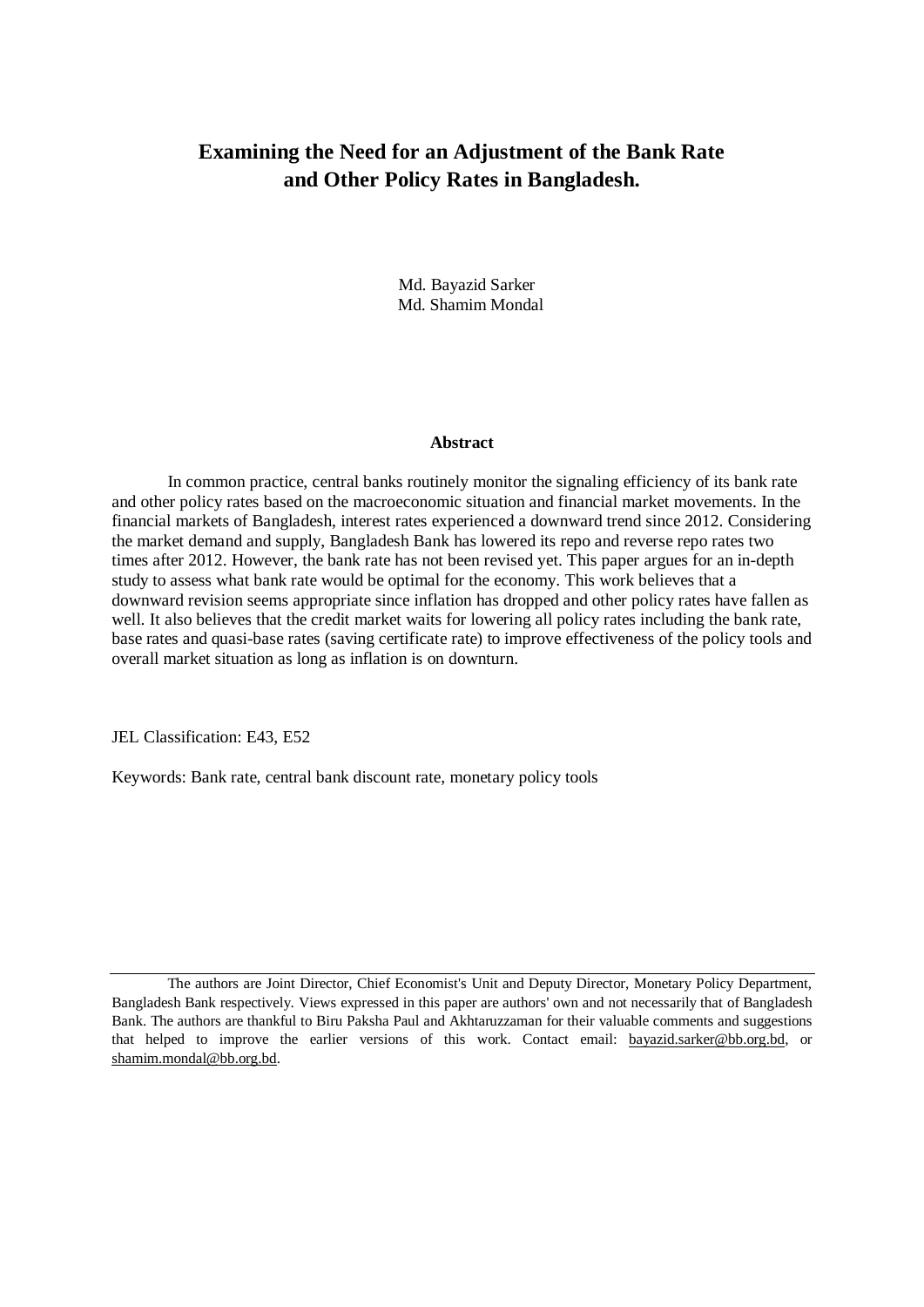#### **1. Introduction**

The bank rate is widely known as central bank lending rate to the commercial banks. It is also called as central bank discount rate. In recent practice, central bank of Bangladesh (BB) frequently uses the *repo rate* as an important policy rate to control money supply. Though bank rate is used less frequently it has a significant influence on central bank's role as a lender of last resort (LOLR) and it also plays an important role as a base rate (benchmark) for other market players and investors. Even refinance scheme usually practices of bank rate plus service charges method. Therefore, central bank routinely monitors the signaling efficiency of its bank rate in respect of macroeconomic situation and financial market movement.

Normally, current macroeconomic conditions in general and current credit market developments in particular dictate any central bank to adjust the present bank rate. In present context of Bangladesh, the credit market demands for lowering all policy rates, base rates and quasi-base rates (*the saving certificate rates*) to bring back its vibrancy. Though the bank rate has very limited use as a monetary policy instrument in Bangladesh it has an indirect but significance role in fixing policy rates and base rates for overall credit disbursement and other investments. The objective of the paper is to assess the present bank rate in line with ongoing credit market conditions as well as macroeconomic situation.

#### **2. Literature Review**

We have surveyed studies related to rationales behind the central bank's policy rates adjustment in different country cases. Singh (2011) found significant contemporaneous pass- through under deficit liquidity conditions as well as significant lagged effects in India. The study used a VAR model from March 2001 to June 2012 to estimate pass-through from the policy rate to a variety of short and long term market interest rates. A drawback of this method is that, while it estimates the effect of changes in the policy rate on other interest rates, it does not give a clear sense of the speed of transmission, which is a factor that policy makers must consider when making policy rate decisions.

Mohanty (2012) used interest rate channel, studying policy rate changes through to their effects on output and inflation. Estimating a quarterly structural VAR model, it found that policy rate increases have a negative effect on output growth with a lag of two quarters and a moderating impact on inflation with a lag of three quarters, with both effects persisting for eight to ten quarters.

Morales and Raei (2013), found a role of interest rate and exchange rate in channels in monetary policy transmission in East African Community (EAC) countries. They noted that deposit rates are more responsive to changes in discount rate in across all EAC countries in the short run. Moreover leading rate, the contemporaneous pass through of both discount and Treasury bill rate is significant only for Kenya and Tanzania.

Karagiannis et al, (2010) suggests that Money Market (MM) rate compared to the Central Bank (CB) rate is more effective as a policy vehicle variable in the Euro Zone. They used monthly data from the USA and Euro and found that not all of the change in the policy rate is transmitted to the loan rates. Their findings in the USA analysis were that CB rate increases and decreases are both transmitted to the deposit and loan rates and that MM rate is not transmitted to the retail rates which probably show that the MM does not work effectively as a policy vehicle variable in the USA.

Cheong and Boodoo, (2008) in their paper on the monetary transmission mechanism: A closer look at the interest rate channel in Trinidad and Tobago used impulse response function (IRF) and the variance decomposition of the VAR model. The authors used the analysis to provide an idea of the strength of interest rate transmission and also the time it takes on interest rate policy on target variables. The aim of the study was to determine the relative importance of the repo rate in explanation of market interest rates, the importance of interest rates on credit and finally, the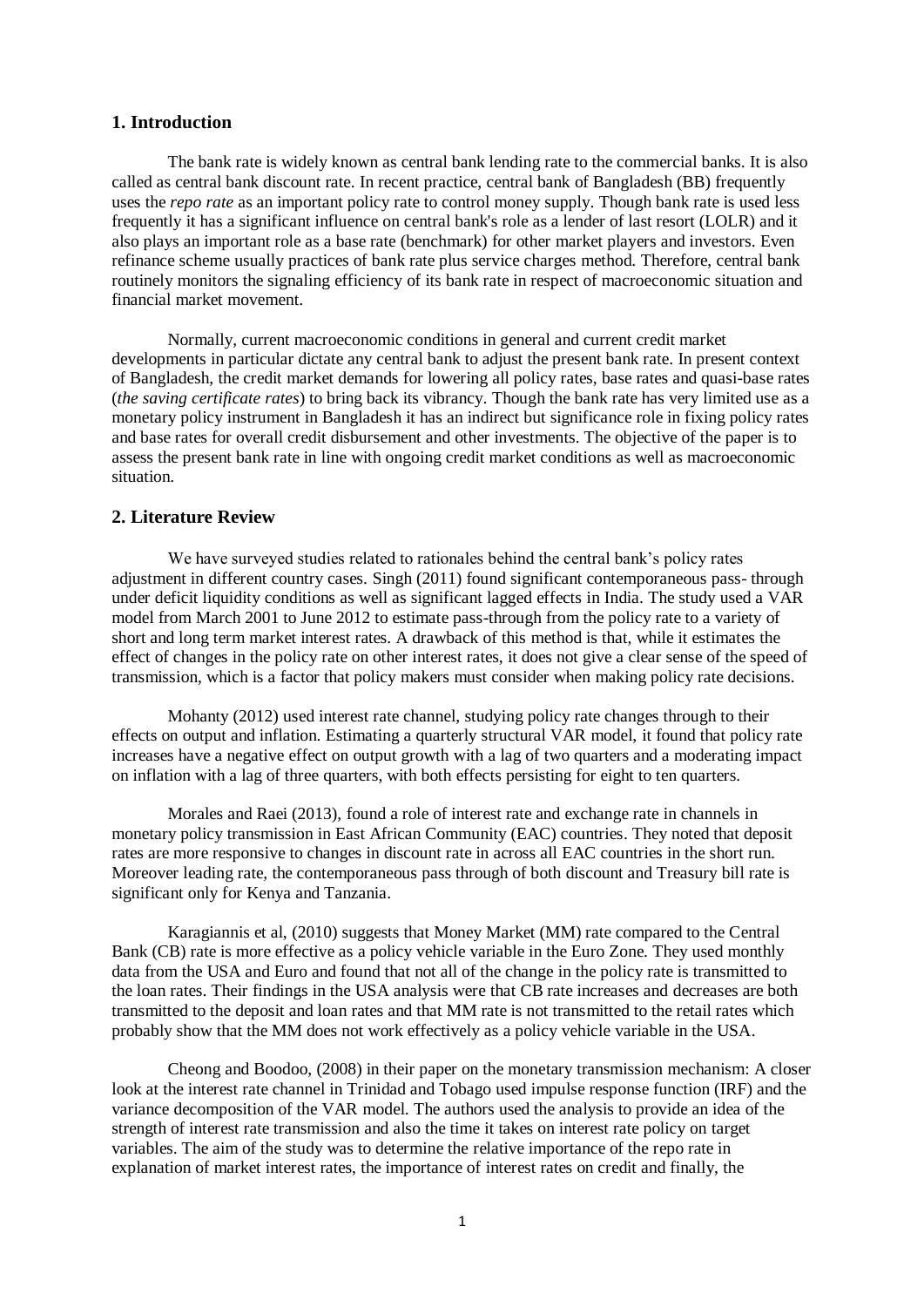importance of credit in the explanation of movements in inflation and income. Consistent with the IRF, the variance decomposition suggest that there was weak pass through from interbank rate and Treasury bill rate to prime lending rate and that there was no strong relationship and pass through effects among the variables, particularly between short term interest rates and lending rates. The results also shows that the model suggest high liquidity in financial systems was one of the reasons for incomplete repo pass through.

However, no study found that discusses the adjustment of bank rate in line with other policy rates, are commonly used as money market policy tools. The proposed study on Bangladesh case in fact, may help to understanding the effective use of monetary policy tools especially for developing economies.

### **3. Analysis**

#### 3.1 **Policy rates and market rates in Bangladesh**

The recent liquidity glut lessened the fund demand transmitted into all types of instruments. Liquidity in the banking system is gradually increasing over time. At the end of March 2016, excess liquidity rose to BDT 1212 billion after maintaining their required figure.





Source: Major Economic Indicators, Monetary Policy Department, Bangladesh Bank, June 2016

With this excess liquidity banks invest in government securities especially in Treasury bills & bonds. Because of huge excess liquidity market interest rate was expected to fall sharply. However, market fails to response at expected level as rates were directly and indirectly sticky with base rates (*the bank rate*), quasi base rate (*the saving certificate rates*) and policy rates like the repo rate (Sarker, 2016). When saving certificate rate adjusted downward in May 2015, market interest rates started to fall despite the downward rigidity problem in the banks' credit operation. Bangladesh Bank bill rates, government bill rates and even the market fund rates fall below the bank rate. If central bank expect a true market responsive interest rate, it needs to revise it policy rates i.e., the repo rate, the reverse repo rate and even the bank rate. (See figure-1 and 2)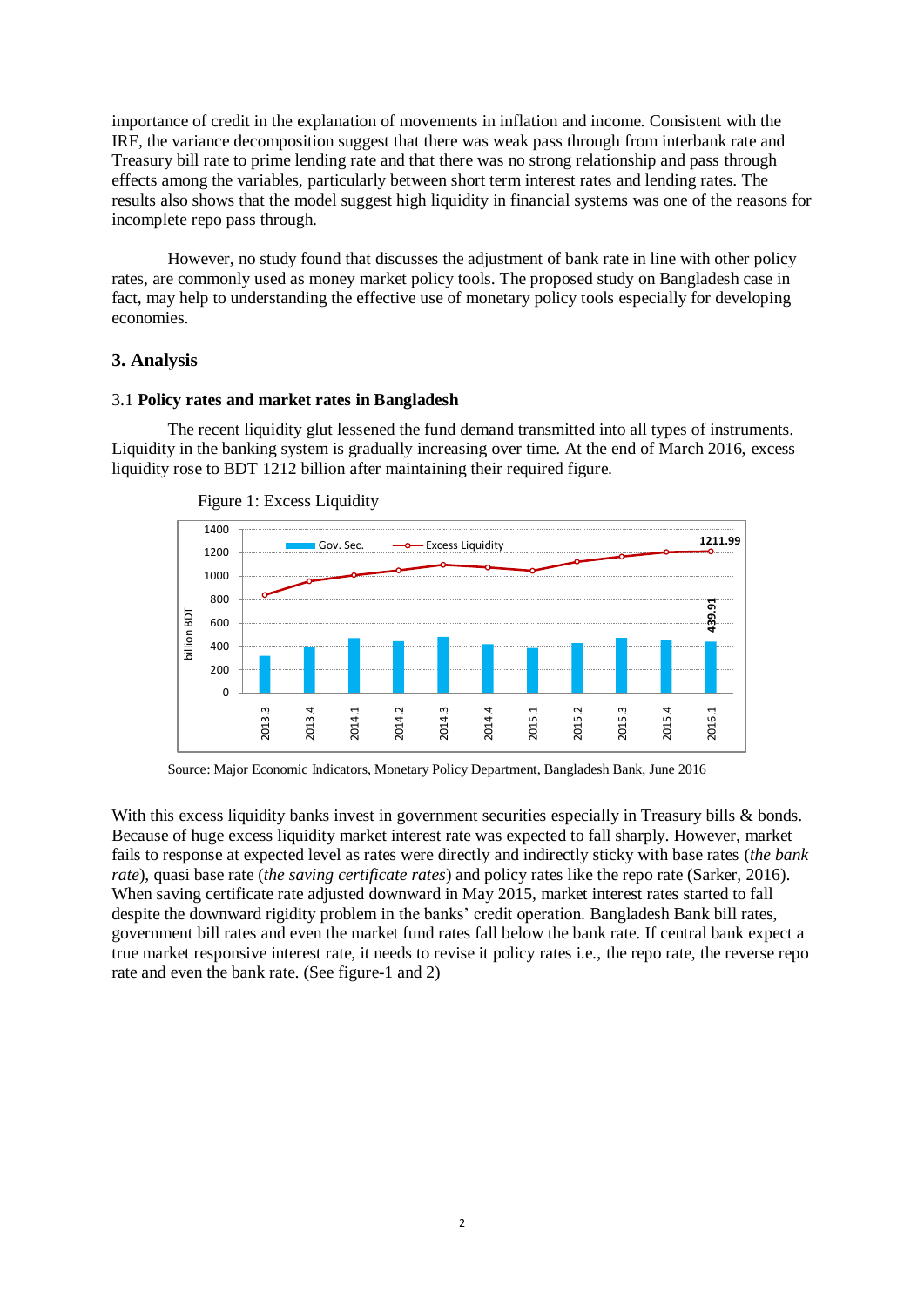

Figure 2: Yield on Bangladesh Bank Bill and Treasury Bills



At the end of March 2016, 91-Day Government Treasury bill rate declined to2.87. If it is annualized, the rate would be 2.90percent. Even 364-Day bill rate was 4.5 percent. These rates were much lower in last couple of treasury auctions in March 2016. Even 30-Day Bangladesh Bank bill touched 2.60 percent in the auction on March 03, 2016. Simultaneously, call money rate has also fallen to 3.68 percent on average at the end of March 2016 and even lowest rate was 1.00 percent, far below the bank rate. In January 2016, Bangladesh Bank revised the repo rate and the reverse repo rate to 6.75 and 4.75 percent respectively, were 50 basis points lower than the previous. Prior to this revision, market rate of bank deposit was about 350 basis points higher and call money rate was about 500 basis points higher than the bank rate. Due to downward motion of all rates, market rate of bank deposit fell to 5.92 percent at the end of March 2016. At the same time, the call money rate fell down to 3.68 percent, was also below the bank rate. (See Figure-3)



Figure 3: Policy Rates and Call Money Rate in Bangladesh

Source: Economic Trend, Bangladesh Bank, June 2016.

#### 3.2 **Policy Rates and Market Rates in Other Economies**

In India, bank rate is aligned with marginal standing facility (MSF), which is commonly practiced only for banking companies. Reserve Bank of India (RBI) also keeps bank rate higher than other policy rate as they use as reference rate to penalize banks for some regulatory failures. However, RBI usually changes the bank rate in alignment with other policy rates, the repo rate and the reverse repo rate changes. In recent years, RBI revised their policy rates planning to push their excess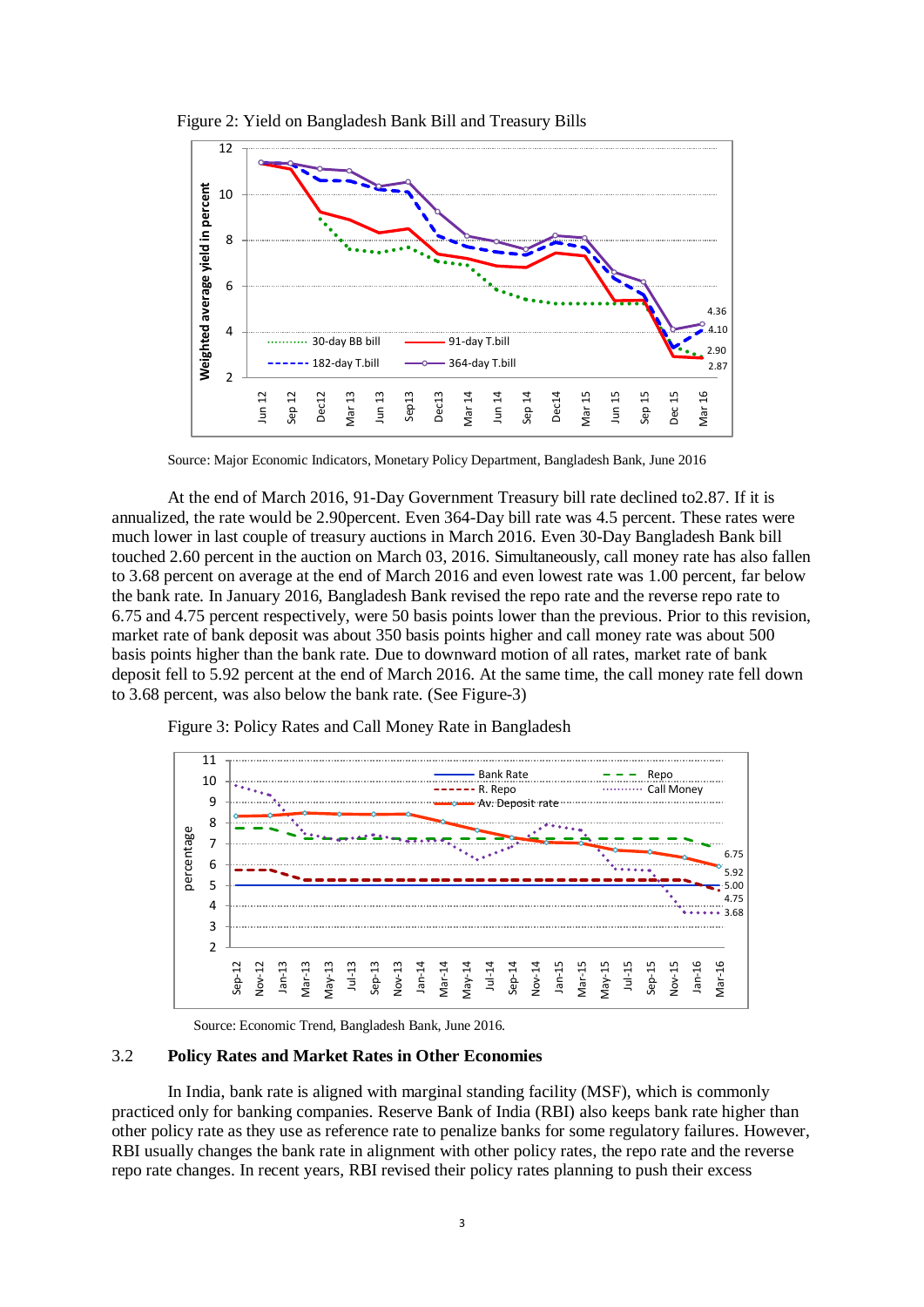liquidity towards investment. During March 2014 to March 2016, RBI revised its bank rate, the repo rate, and the reverse repo rate three times and the changes were downward proportionately (See figure-4).



Figure-4: Policy Rates and Call Money Rate in India

The USA discontinued their formal Fed discount rate in 2002 and shifted into indirect regulation by fixing upper & lower bound targeting, was 25 basis points for both targets. Considering this method *Effective Fed Funds Rate* (EFFR) can represent the bank rate, which other central banks follow. In the USA, EFFR is positively correlated with 3-Month Treasury bill rate, the government securities. The EFFR is also positively correlated with bank led market rates like 6-Month Deposit rate and 6-Month USD LIBOR rate. These market rates are mostly higher than the EFFR and traditionally these rates move almost unidirectional. After global financial crisis, these rates move more closely and EFFR is kept bellow the market fund rates (See figure-5).

Figure-5: Movements of Fed Funds Rate, 3M Treasury Bill Rate, 6M Deposit Rate and 6M USD LIBOR Rate



Source: Federal Reserve Economic Data, 2016

Considering those experiences from both developed and developing economies, bank rate is mostly used as an effective money market tools. Thus, the bank rate is adjusted to keep control over money market, is a common practice. Nowhere, it is static for a long time span like Bangladesh.

#### 3.3 **Macroeconomic Situation**

Bangladesh economy is growing above 6 percent rates after 2010 with less volatile variation. It maintains single digit inflation rate on average during the same period and it comes close to lower single digit which was 6.1 percent at the end of March 2016. Budget deficit maintained bellow 5% of GDP over the decade. At the same period, current account balance of BOP was almost positive which contributed to stable local currency value. Though real, monetary, fiscal and balance of payment

Source: Database on Indian economy, Reserve Bank of India, 2016.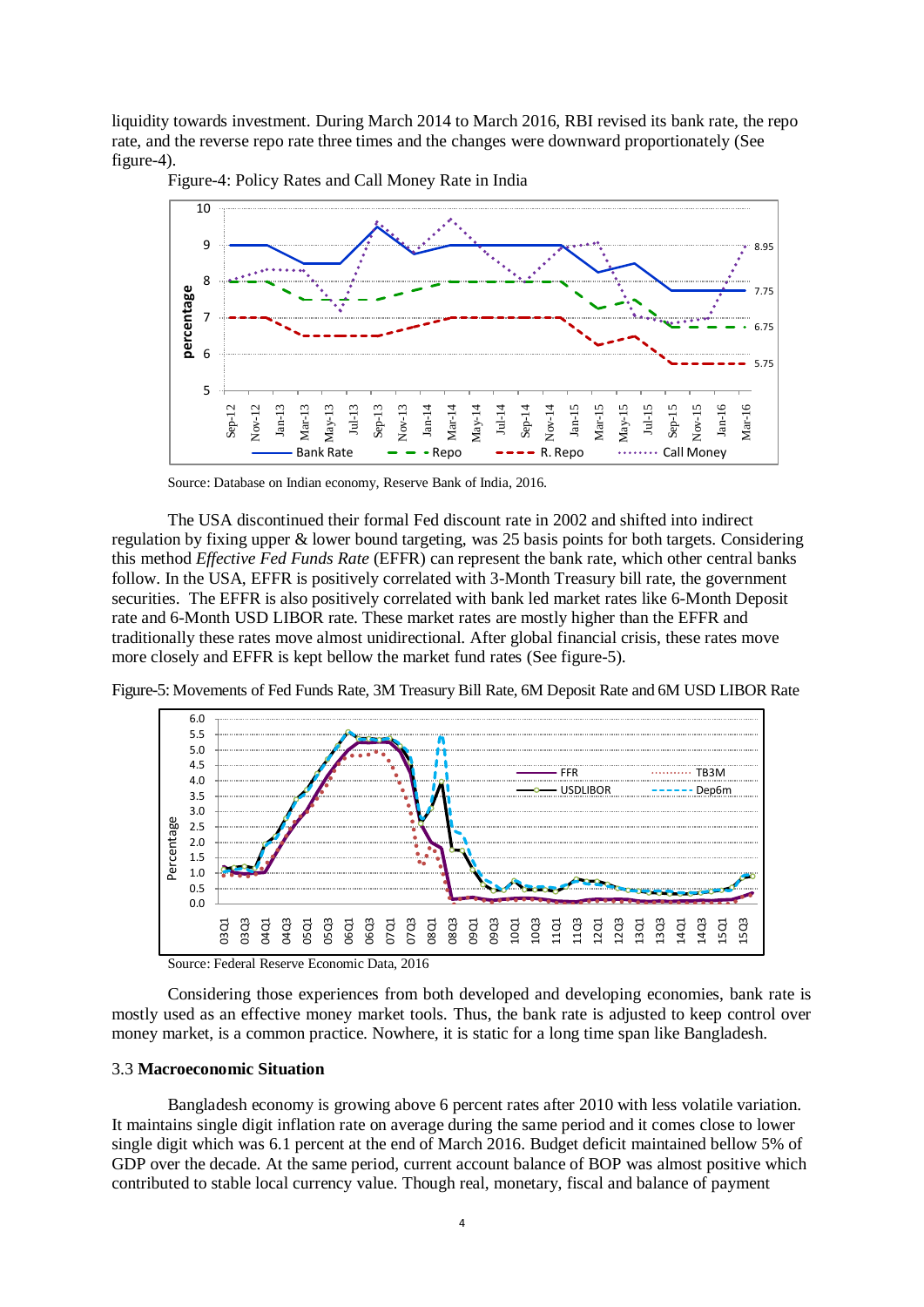position are still in positive trends, private sector credit and private investment are in a bit stagnant position that ultimately has an impact in slower economic activities. However, market responsive rate can surely boost up the domestic investment situation. Lowering the existing bank rate and repo rate can bring back the market responsive interest rate in achieving expected investment as a source of higher growth target (See figure-6).



Figure 6: Movement of Major Macroeconomic Variables in Bangladesh

Source: BBS, 2016 and Bangladesh Bank, 2016.

#### **4. Recommendations**

In fact, the *repo rate* is widely used instead of the bank rate with a broader sense to make the banking industry more responsive to deal with market rate rather facilitative rate (the bank rate). In recent banking practice, the bank rate is used in central bank's role as a lender of last resort. However, the bank rate is used as a base rate to fixing the other central bank policy rates like the repo and the reverse repo rate. On the other hand, Bangladesh Bank is expecting to reduce the market lending rate. Though market bears excess supply of loanable fund, market lending rate is not reducing as expected to. This credit market demand-supply mismatch is originated from three points:

- i. Downward rigidity in operative cost adjustment by the banking industry
- ii The *Quasi base rate*, the Sanchay patra rate is still seems higher
- iii. The base rate i.e., the bank rate and central bank's other policy rates are still higher than the market fund rates.

If excess liquidity persists for more than 3 years, it will bring the ultimate downward fund rates very close to the bank rate, is already seen in the market. In case of second cause, when government revised the Sanchay patra rate in May 2015, the market interest rate started lowering than the expectation. In January 2016, Bangladesh Bank has reduced the repo rate to 6.75 from 7.25 percent but it is not enough when call money rate and Treasury bill rates came down to below 3 percent.

#### **5. Conclusion**

Ideally no other rate should be offered below the bank rate or central bank discount rate. Only very few short term government securities can be offered very close to the bank rate. From the above analysis, Bangladesh Bank may revise its bank rate, repo rate, reverse repo rate and special repo rate insisting on market responsive interest rate. The present market situation also demands for a downward adjustment of the bank rate. Repo, reverse repo and special repo rates should be reduced proportionately. The proposed downward adjustment can develop a market responsive interest rate. It will help to make credit market more vibrant and ultimate increase of private investment will boost up higher economic growth. If expected situation does not prevail, central bank policy tools may not work effectively. In fact, present policy rates are not functioning well as a policy tools to regulate the money market or credit market in Bangladesh. Therefore, Bangladesh Bank can adjust its bank rate in alignment with other policy rates.

<sup>\*</sup> Provisional/projected